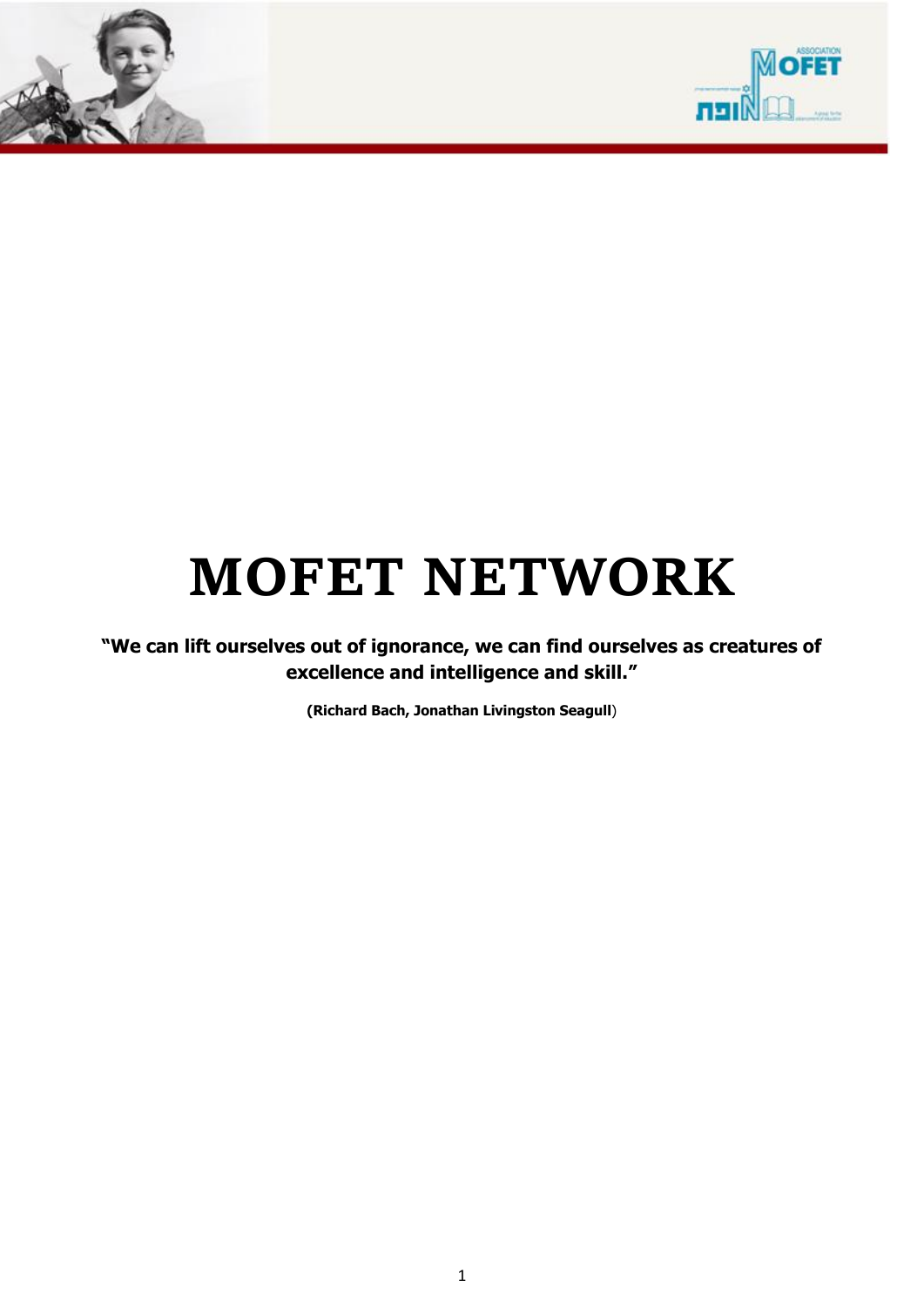



## **Table of Contents**

|    | Abstract                               |                                                      | p. 4  |
|----|----------------------------------------|------------------------------------------------------|-------|
| 1. | Preface                                |                                                      | p. 5  |
| 2. |                                        | Introduction                                         | p. 6  |
| 3. |                                        | Mofet's Vision                                       | p. 7  |
| 4. |                                        | Nationwide Scope                                     | p. 7  |
| 5. |                                        | The Beginning                                        | p. 9  |
| 6. | Mofet's Departments                    |                                                      | p. 10 |
|    | 6.1                                    | <b>Mathematics</b>                                   | p. 11 |
|    | 6.2                                    | Physics                                              | p. 11 |
|    | 6.3                                    | <b>Computer Science</b>                              | p. 12 |
|    | 6.4                                    | English                                              | p. 13 |
|    | 6.5                                    | Empowerment                                          | p. 13 |
| 7. |                                        | The Mofet Centres for Enrichment and Excellence      | p. 14 |
| 8. |                                        | The Process of Acceptance to the Mofet Classes       | p. 15 |
| 9. | The Purpose of the Preparatory Courses |                                                      | p. 15 |
|    | 9.1                                    | Structure of preparatory course                      | p. 15 |
|    | 9.2                                    | The process of acceptance to the preparatory courses | p. 16 |
|    |                                        | 10. Mofet in the Academic World                      | p. 16 |
|    | 11. Mofet Alumni<br>p. 18              |                                                      |       |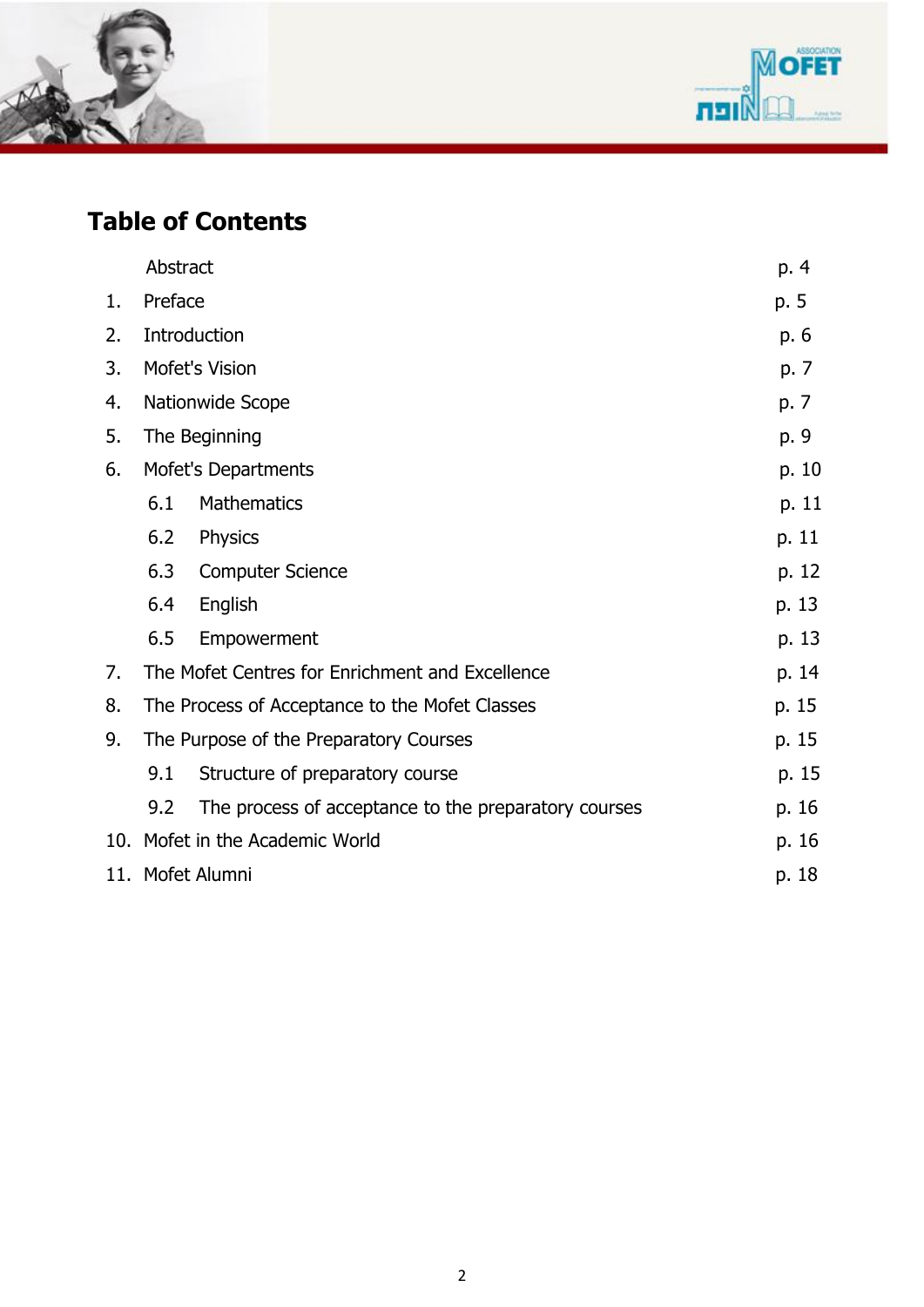



# **List of Diagrams**

| Diagram 1: Mofet in the junior-high school education $2012 - 2015$            |       |  |  |
|-------------------------------------------------------------------------------|-------|--|--|
| Diagram 2: Educational institutes in the various sectors (57)                 |       |  |  |
| Diagram 3: Mofet's scope of activity in mainstream education                  |       |  |  |
| (junior and high school)                                                      | p. 8  |  |  |
| Diagram 4: Team's academic degrees division                                   | p. 10 |  |  |
| Diagram 5: Team's past and present occupation division                        |       |  |  |
| Diagram 6: Mofet's students entitled to a scientific matriculation exam       |       |  |  |
| (5 points Mathematics plus 5 points Physics) as a portion of the              |       |  |  |
| total number of Israeli students entitled to a 5 points Matriculation         |       |  |  |
| exam                                                                          | p. 12 |  |  |
| Diagram 7: Mofet's Students in the Academy                                    |       |  |  |
| Diagram 8: Academic fields' students' distribution                            |       |  |  |
| Diagram 9: Distribution of Mofet graduates academic title holders (2002-2013) |       |  |  |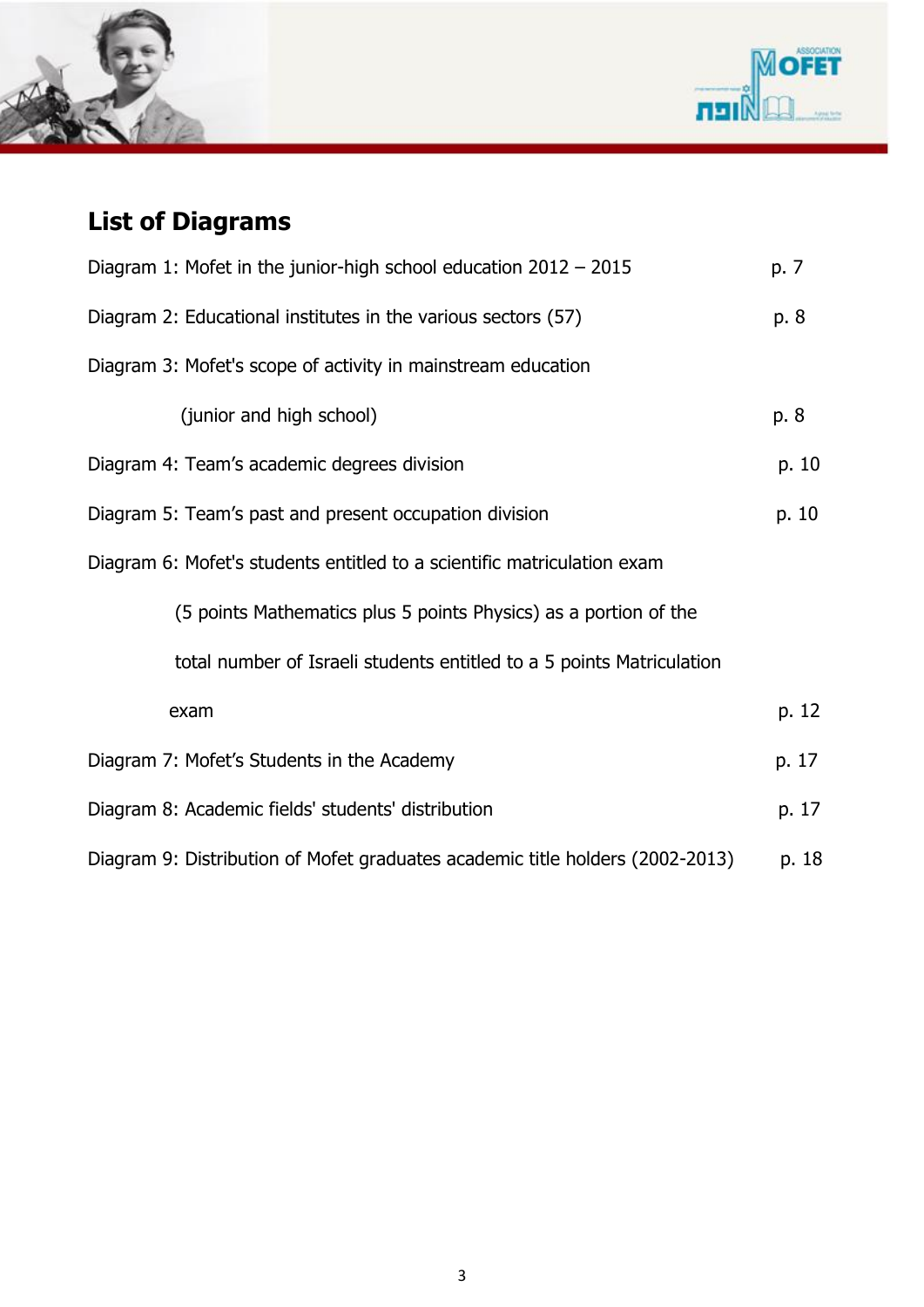



#### **Abstract**

Being a unique anthropological phenomenon Mofet has had an impressive impact on the Israeli society, in the areas of schooling, development of thinking skills and education towards values, by causing a fundamental change.

The article shows the exclusive process of the non-profit Mofet organization, from the beginning in the 1970s by a group of teachers from the former Soviet Union, until present times. In 1997, Orna Schneiderman became the Israeli director of the Mofet Association. Schneiderman, who apprehended Mofet's potential for implementation in Israel's mainstream, realized that the approach could work for any student and therefore should be disseminated amongst the non-immigrant Israeli population as well. In 2007, Mofet's entry into the Arab and Druze sectors was a radical event.

Currently Mofet has five pedagogical departments (Mathematics, Physics, Computers, English and Empowerment) all of which are conducted by a highly qualified teaching staff who possess advanced degrees (MA & PhD). Mofet is implemented within a broad integrative nationwide scope: 20,000 students study in 120 educational institutes within 60 authorities, specifically in the peripheral areas of society, including the Jews secular and religious sector, the Druze sector and the Arab sector.

Mofet's vision and goal is that its graduates are those who lead research and development of science and economy, thus basing a strong foundation for a creative, stable and reasonable society in Israel.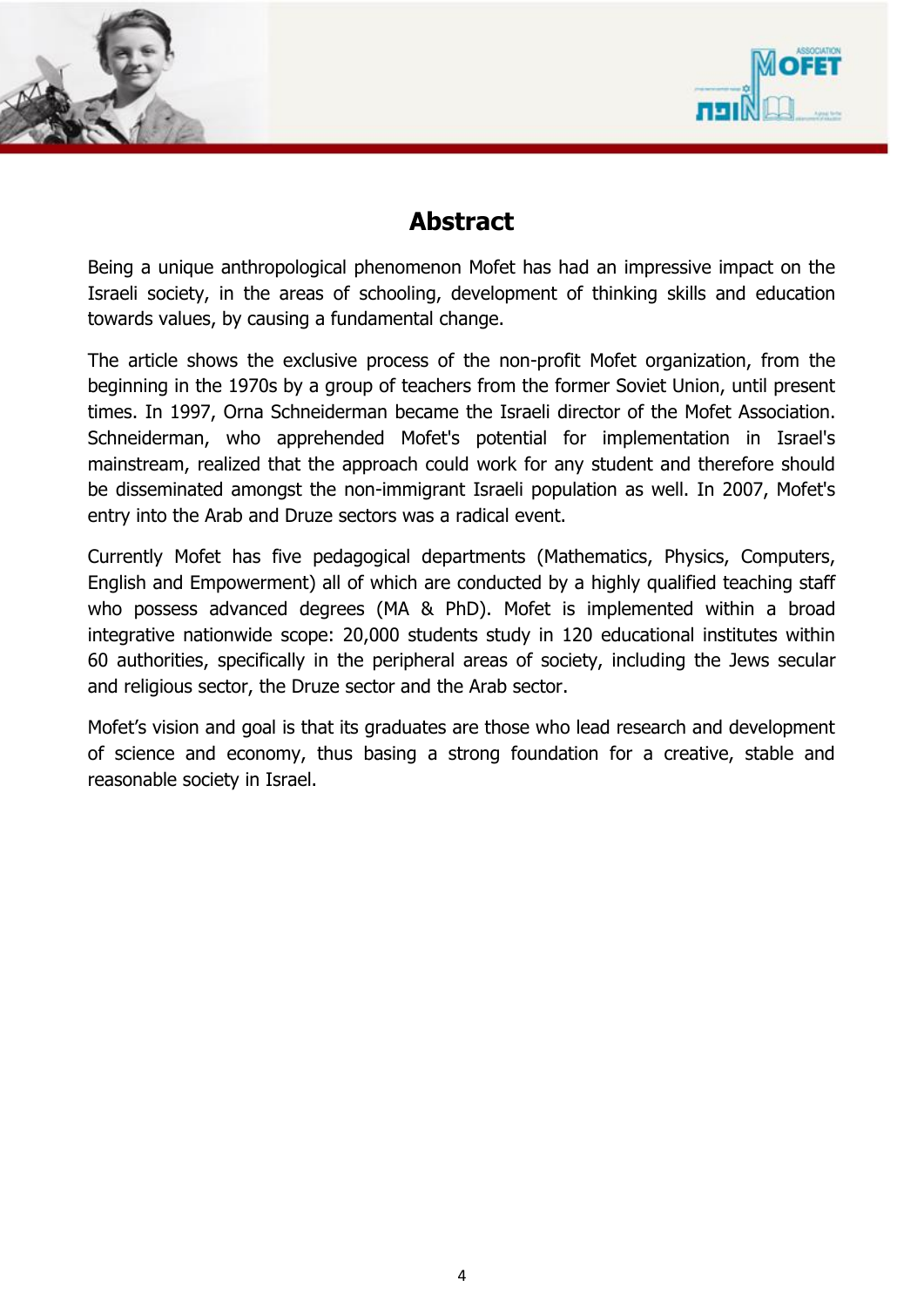



## **1. Preface**

"The mediocre teacher tells. The good teacher explains. The superior teacher demonstrates. The great teacher inspires." ([William Arthur Ward\)](http://www.goodreads.com/author/show/416931.William_Arthur_Ward)

The main goal of the non-profit organization of Mofet is to cause a fundamental change in the Israeli society in the areas of schooling, development of thinking skills and education towards values. This fundamental change can only occur by an educator, who knows how to lead the students to a creative judgment, to a striving for excellence and to an instilling of values, thus being the source of influence for inspiration.

Having in mind the fact that Israel's future depends on the preservation of the advantage in quality Mofet has placed excellence as a main goal and invests in encouraging and fostering distinction and outstanding students. Thus, the state of Israel can continue to lead in many areas within an economic and social growth.

Prof. Dan Shechtman delivering his banquet speech on receiving the Nobel Prize for Chemistry in 2011 said, "Science is the ultimate tool to reveal the laws of nature and the one word written on its banner is TRUTH... It is therefore our duty as scientists to promote education, rational thinking and tolerance. We should also encourage our educated youth to become technological entrepreneurs. Those countries that nurture this knowhow will survive future financial and social crises".

In order to guarantee the stability of the state of Israel in future crisis, the educational system has to keep up with the development of technology and the global changes. The Mofet team is obligated to adjust an up-to-date syllabus, which provides tools to the development of judgment and inquisitiveness and the endowment of wide-ranging values.

"Old ways won't open new doors" (unknown) – is the motto for Mofet's aspiration to be a driving force and inspiration for the Mofet students who will be a solid foundation for the future generation of leaders.

Orna Schneiderman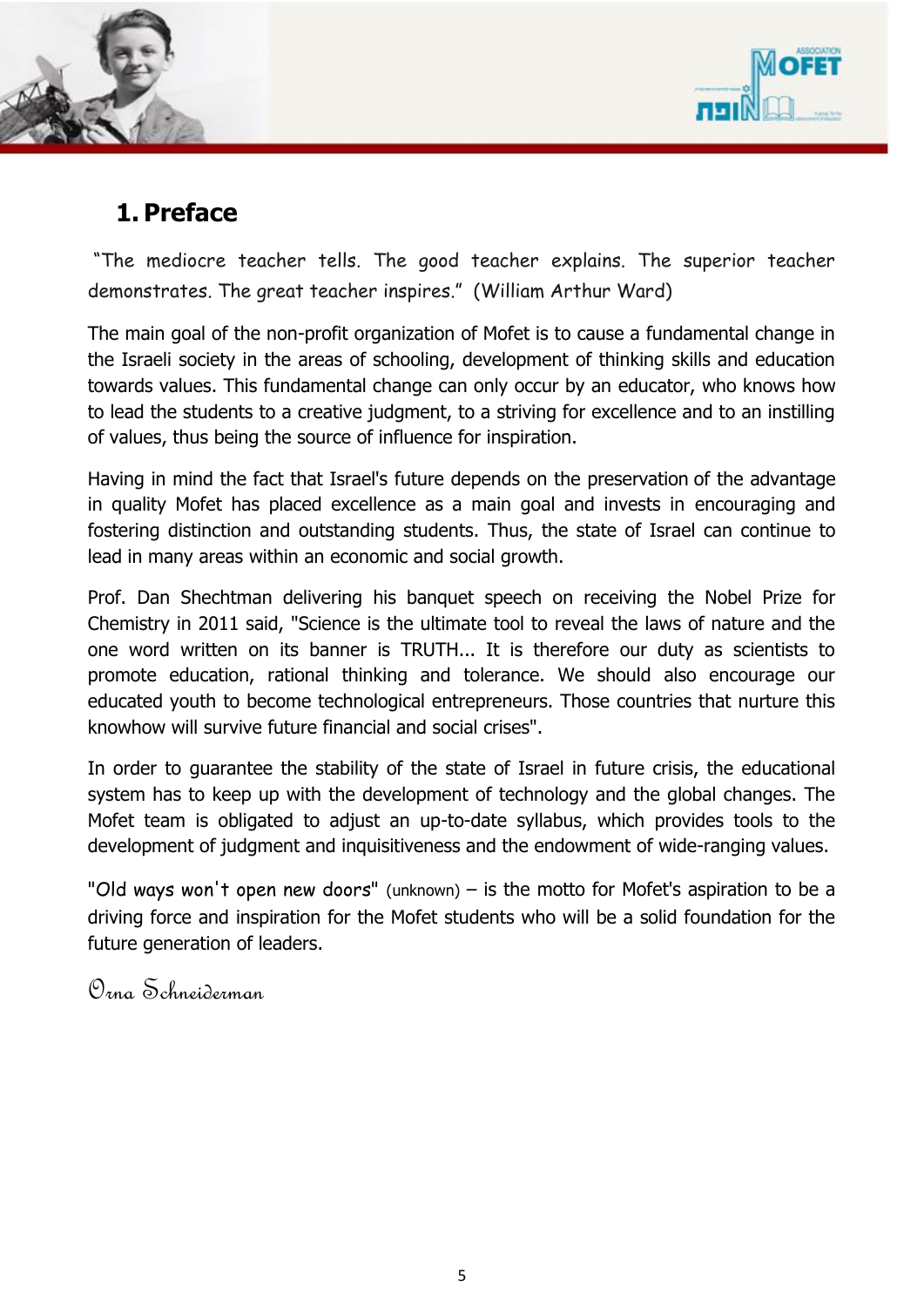



## **2. Introduction**

Mofet (the acronym for Mathematics, Physics and Culture in Hebrew) is a non-profit public association, which promotes personal excellence in the studies of mathematics; physics, computers, English and social science, in a constant strive for the development of a valuable Israeli community.

#### **Mofet's Programme is based on the adaptation to the characteristics, community needs and believes of formal schooling.**

The integration of Mofet's multidisciplinary programme in schools consists of the implementation and application of the principals and distinction of the programme based on a number of aspects:

- 1. The selective identification of outstanding students
- 2. A favorable approach to mathematics and physics
- 3. A continuity of study from one grade to the next
- 4. Extra curricular programmes
- 5. An ongoing relationships with institutions of higher education
- 6. A highly qualified teaching staff who possess advanced degrees (MA & PhD)

Mofet's team consists of highly experienced senior management and educators who are responsible of the instruction and guidance of the team school in charge of the integration of the programme following Mofet's principals, in approximately 120 Junior High and High Schools all over the country.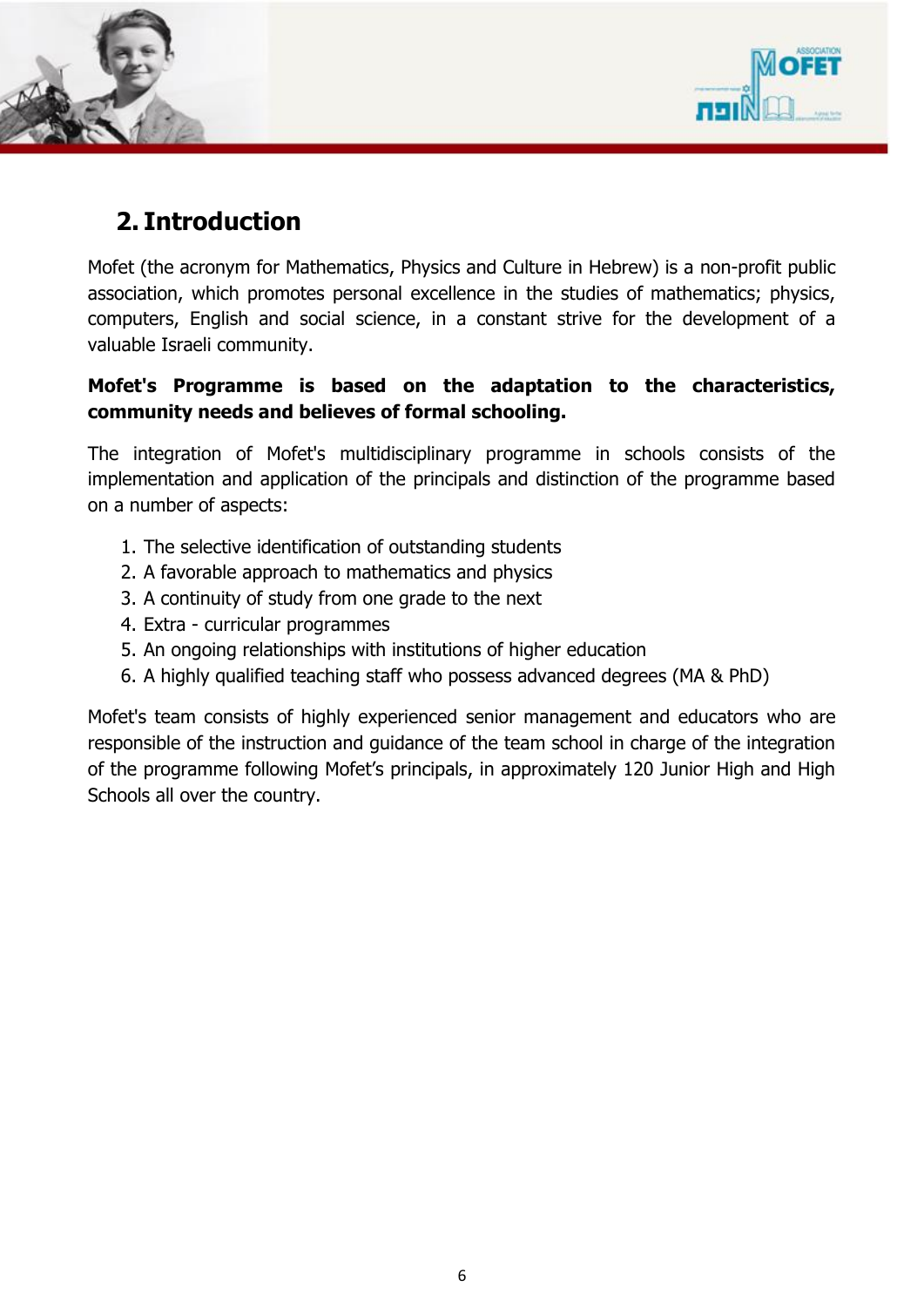



### **3. Mofet's Vision**

Mofet's graduates are those who lead research and development of science and economy, thus basing a strong foundation for a creative, stable and reasonable society.

This is achieved through:

- Education towards excellence as a way of life.
- Development of multidisciplinary excellence.
- Encouragement of highly learning motivated students.
- Formation of a six-year multidisciplinary-programme-classroom-framework, which serves as a stimulus to the designing of a culture of excellence in school.

### **4. Nationwide Scope**

Mofet is implemented within a broad integrative nationwide scope: 20,000 students study in 120 educational institutes within 60 authorities, specifically in the peripheral areas of society, including the Jews secular and religious sectors, the Druze sector and the Arab sector.



**Diagram 1: Mofet in the junior-high school education 2012 - 2015**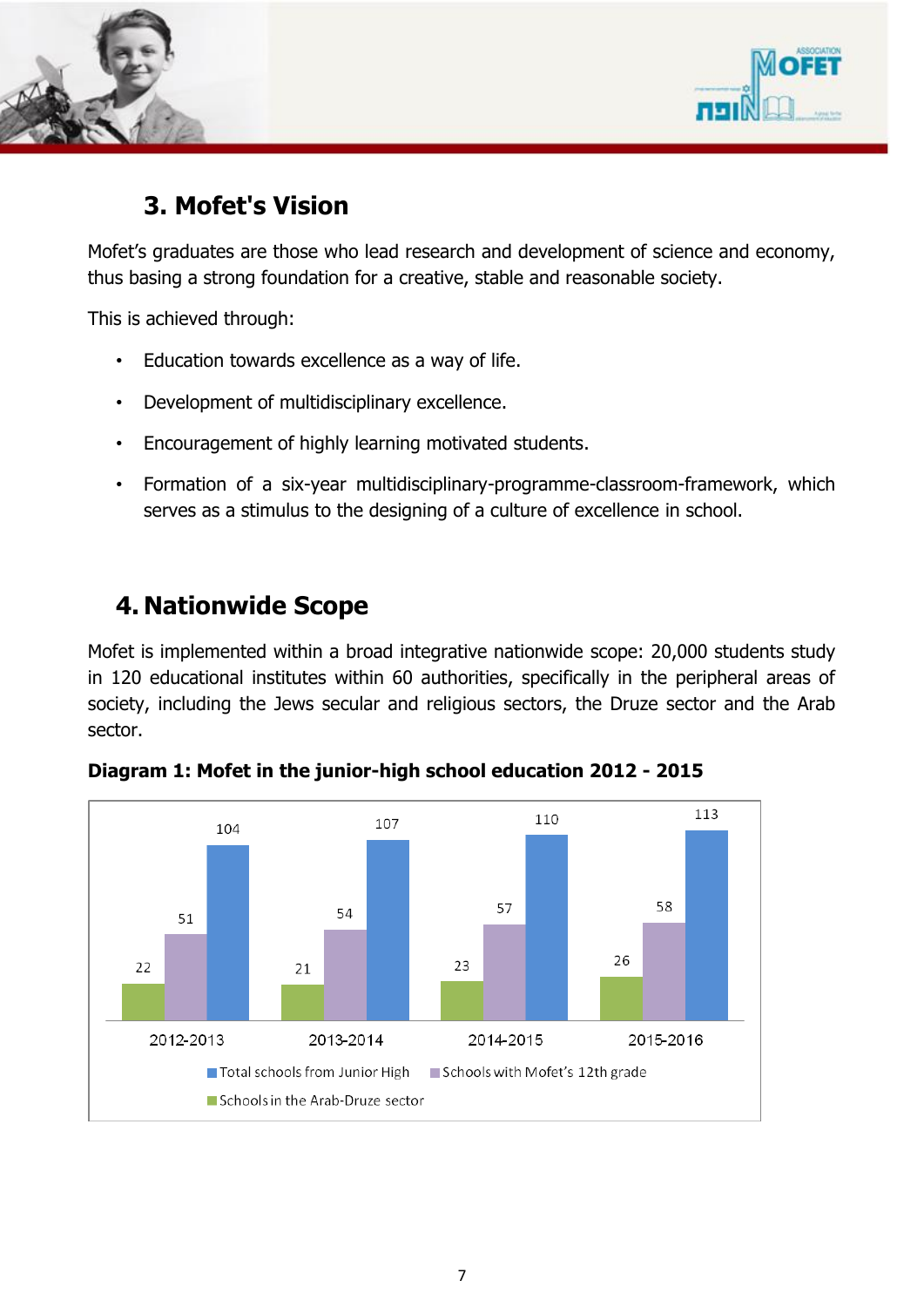



#### **Diagram 2: Educational institutes in the various sectors (57)**



#### **Diagram 3: Mofet's scope of activity in mainstream education (junior and high school)**

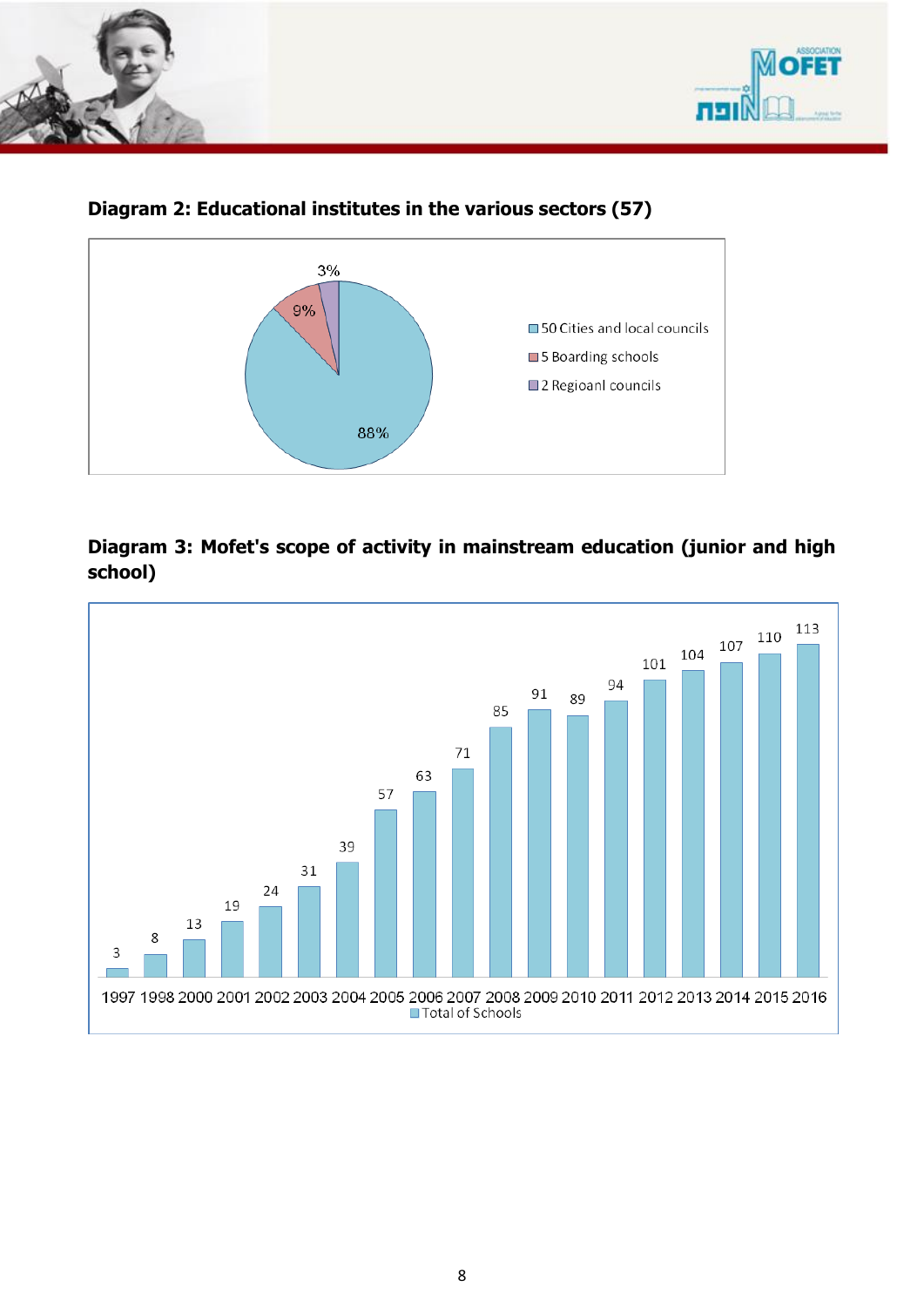



## **5. The Beginning**

#### **Mofet's unique anthropological process**

The initiative of founding in Israel a school, which emphasizes mathematics education for the talented and motivated students, was first suggested in the 1970s by a group of teachers from the former Soviet Union. However, Zeev Geizel and Yakov Mazganov, two new immigrants who had many years of experience as teachers in schools for the gifted in the former Soviet Union, applied the idea only in the 1990s. Their idea was to base such a school on a number of aspects, which are applied to this day. Initially, their efforts to build an independent route within the Israeli educational system without any institutional assistance were not successful.

In 1992, Mazganov opened up an educational centre in the Shevach School in Tel Aviv that offered extracurricular activities in the afternoon, which ultimately brought about the establishment of the Mofet Association. There was substantial demand for the afternoon enrichment programmes offered by Mazganov and his colleagues. Following the success of these activities Mazganov and Geizel, established an association with the objective of setting up a network of schools for mathematics and physics in Israel. Both wanted the name of the association to include the letters M, F, and T, which make up Mathematics, Physics and Culture (in Hebrew). Eventually, they came up with the name Mofet, which included all of the letters and had the implication of excellence.

The opening of special morning classes, in 1994, for highly motivated students, immigrant from the former Soviet Union, marked the beginning of the move from enrichment studies to classes in the formal education framework, which was a crucial step in the association's development. In 1997, Orna Schneiderman became the Israeli director of the Mofet Association. Schneiderman, who understood Mofet's potential for implementation in Israel's mainstream, realized that the approach could work for any student and therefore should be disseminated amongst the non-immigrant Israeli population as well. In 2007, Mofet's entry into the Arab and Druze sectors was a radical event.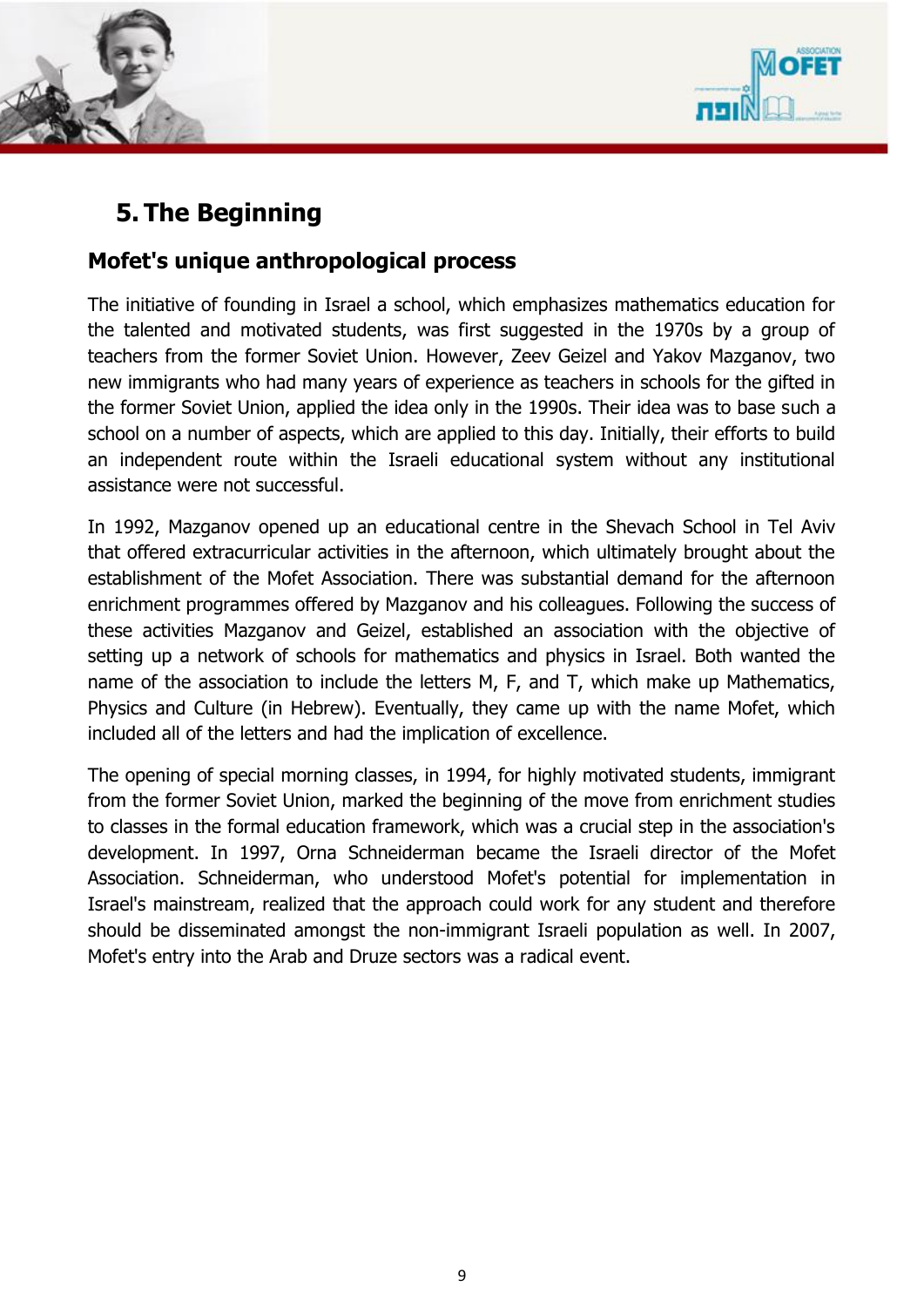



### **6. Mofet's Departments:**

#### **Diagram 4: Team's academic degrees division**



#### **Diagram 5: Team's past and present occupation division**

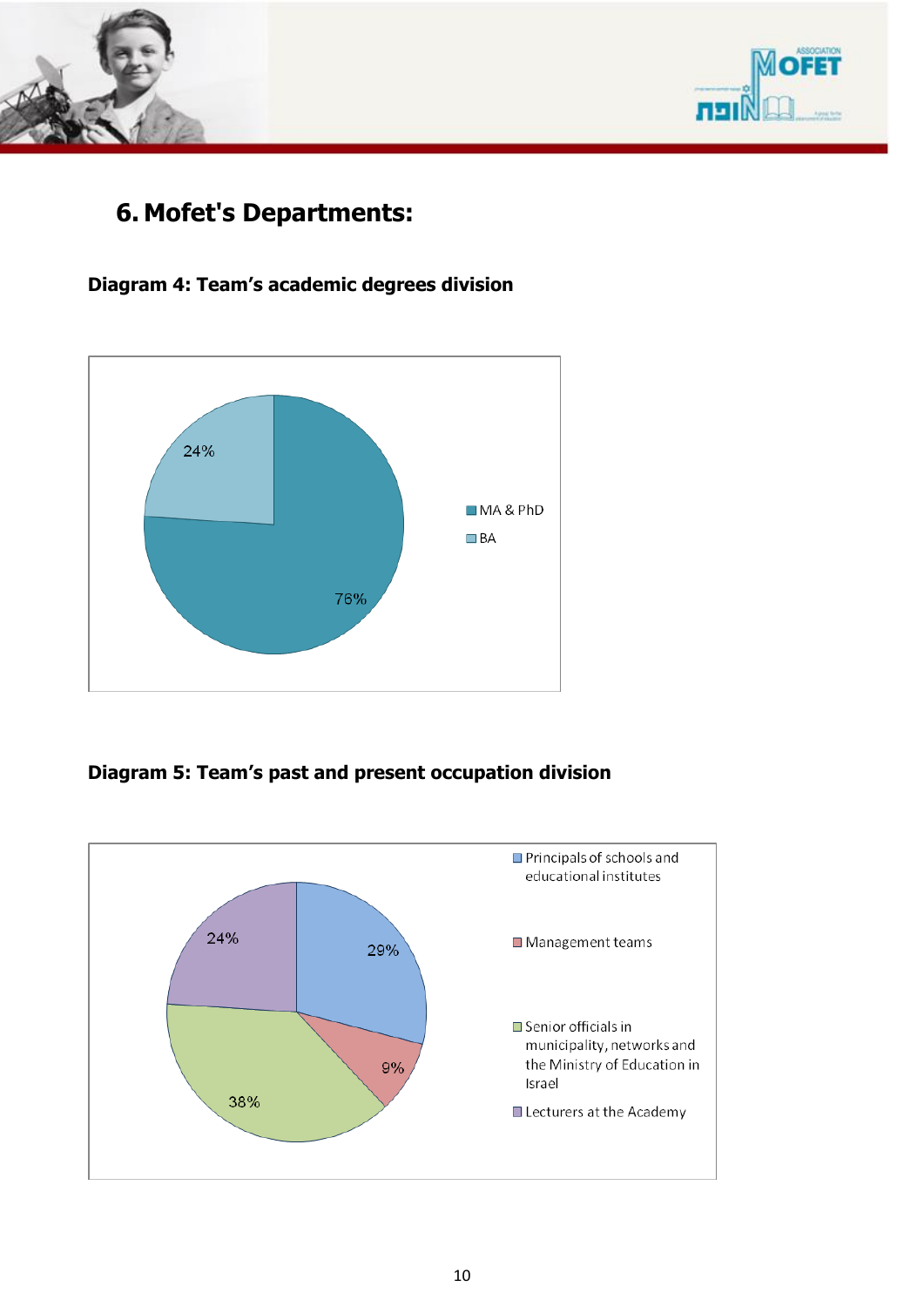



## **6.1 Mathematics**

The Mathematics Department's goals are the exposure to the richness and beauty of the mathematic discipline thus causing a familiarity to it, on the one hand, and to elevate curiosity and motivation so to struggle with challenges, on the other. The development of logical, creative and critical thinking of solving problems will prepare students for research, development, initiation and knowledge-intensive industry. Students, who experience and expand knowledge according to the Mofet's goals in the mathematics discipline, are better prepared for academic studies in general and specifically in the domains of science and technology.

The departments' team consists of mathematicians all of whom possess an MA or a PhD and are experts in the discipline of teaching mathematics. The team has built a unique teaching programme based on the Israeli Ministry of Education curriculum to be added to the development of supplementary learning materials for enrichment and deepening. The team provides of individual instruction and group teachers' training courses for the school staff. The mathematics department team constructed of comparative tests and analysis of their results as a tool for evaluation in Junior High School, with its ultimate peak the running of a biennial Mathematics Olympic Game in Junior High School.

## **6.2 Physics**

The Physics department's goals are the exposure of young students to a multidisciplinary academic subject and to novice technologies, in addition, to encourage their curiosity and motivation to struggle with challenges in physics. The development of logical, creative and critical thinking of solving problems in physics will prepare more students for research, development, initiation and knowledge-intensive industry.

The departments' team consists of physicians all of whom possess an MA or a PhD and are experts in the discipline of teaching physics. The team has built a unique teaching programme based on the Israeli Ministry of Education curriculum to be added to the development of supplementary learning materials for enrichment and deepening. However, the programme is taught from 7th grade of Junior High School, and not from 10<sup>th</sup> grade as customary in Israel.

The departments' team provides individual instruction and group teachers' training courses for the school staff, and runs a biennial Physics Olympic Game in Junior High School.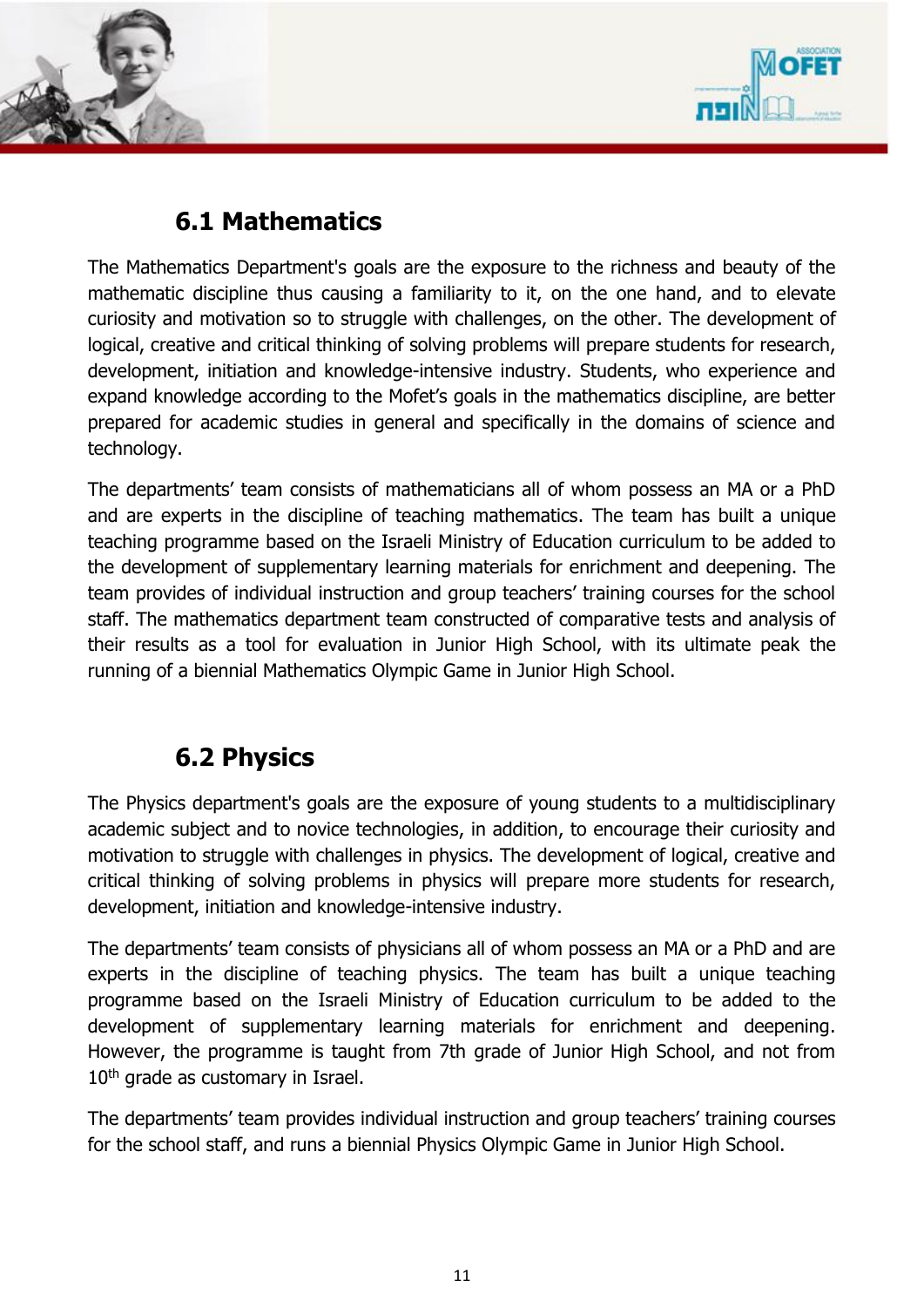



The physics department uses the online communication-teaching platform CASEbook (**C**omputer **A**dvanced **S**ystem for **E**ducation). The platform is meant to allow the teacher to track after the students' progress, to train the students to acquire self-responsibility for their progress and to create group study.

#### **Diagram 6: Mofet's students entitled to a scientific matriculation exam**

**(5 points Mathematics plus 5 points Physics) as a portion of the total number**

#### **of Israeli students entitled to a 5 points Matriculation exam**



## **6.3 Computer Science**

The Computer Science department's goal is the exposure of young students to the study of all aspects of computer systems, from the theoretical foundations to the very practical aspects of managing large software projects. The students study **Python**, which is the programming language used by NASA, GOOGLE, DROPBOX and the intelligence units in the IDF. The study of this programming language will encourage the students' curiosity and motivation to struggle with challenges in Computer Science on the one hand, and will reinforce the students' awareness in mathematics and physics, on the other.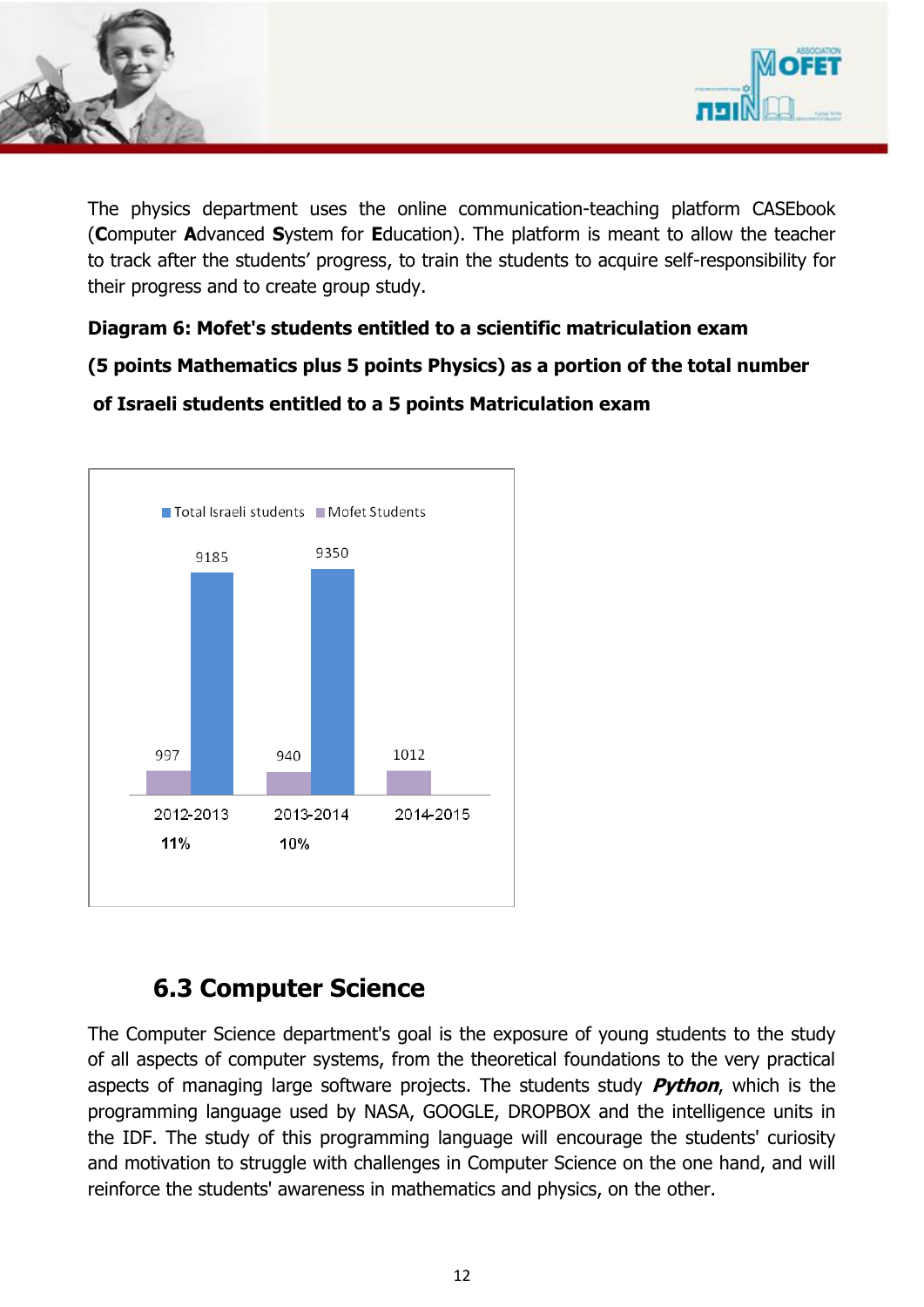



The development of logical, creative and critical thinking of solving problems through the learning of **Python** will prepare more students for future research, development, initiation and knowledge-intensive industry, thus acquiring tools for the writing of a compulsory final project.

The department's manager is an experienced well-appraised Computer Science teacher.

The departments' team provides individual instruction and group teachers' training courses for the school staff.

## **6.4 English**

Keeping in mind the fact that English is the official language of science and international communication the English department's goals are to introduce students to different English literature genre and to enable students to acquire translation skills of multidisciplinary texts, through the development of low and high order of thinking skills. These skills will facilitate the acquirement of communication, translation, conflict management and resolution skills, thus preparing the students for diplomacy and global communication in English.

The department's manager is a PhD professional in the field of teaching English as a foreign language and writing materials for the teaching of it to different populations

The English department has built learning materials for the extracurricular activities of the 4th, 5th, and 6th grades of elementary school (in the Mofet centres for enrichment and excellence), the booklet for the 6th grade preparatory course and its teacher's guide. For Junior High School, the department has constructed supplementary learning materials for the enrichment of the English curriculum programme, which prepare the students for diplomacy and global communication in English. In addition, the department provides individual instruction and group teachers' training encounters for the English school staff.

### **6.5 Empowerment**

Viewing the student as the core, the department for Empowerment's goal is to provide tools to the students, parents, educators and the school staff, to cope with education to excellence, which is meant to cause an enhancement of self and social values excellence.

The departments' team consists of educational counselors, coaches, groups' instructors, schools' principals and remedial teaching teachers.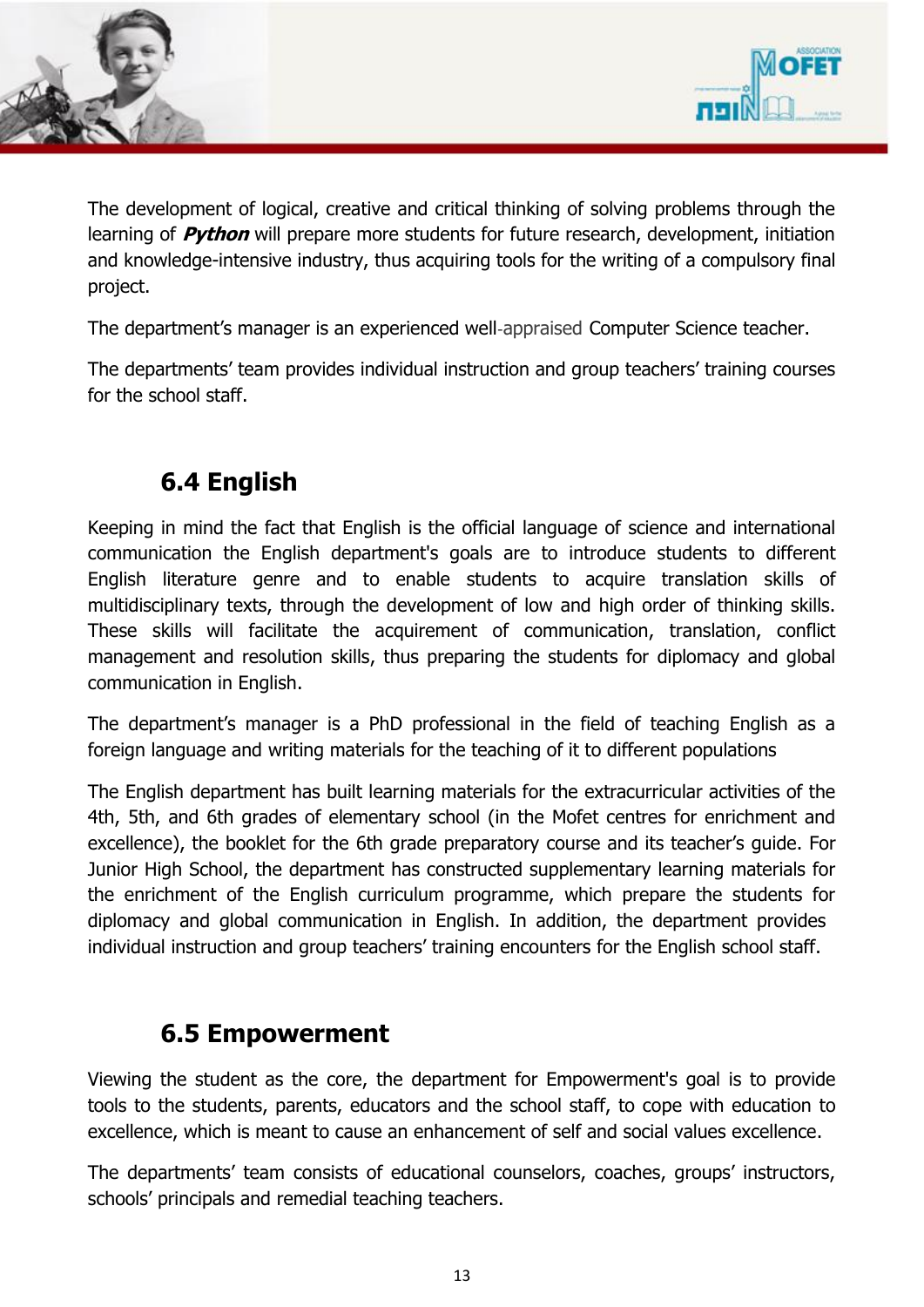



The aim of the empowerment programme is to enhance the student's self-esteem and individual sense of achievement by building a set of values, which emphasizes contribution. This enhancement develops sensitivity to others, on the one hand, and factors of success for coping with difficulty and failure, on the other.

The department emphasizes the development of a mutual language portrait to Mofet values, by providing the parents with tools for the support of the student towards development of excellence and for keeping a parent-student dialogue, which will enable a resolution of characterized dilemmas of Mofet students.

The department's team organizes teachers' training courses for the school staff, which develop creative thinking within society norms and limits, enhancement of self-image of the teachers and design of an individual and class vision.

## **7. The Mofet Centres for Enrichment and Excellence**

The Mofet centres for enrichment and excellence were founded by a group of teachers and scientists from the former Soviet Union who were aware of the need to enhance their private children's extracurricular education beyond the formal Israeli one.

These teachers and scientists organized for their children groups of studies in the afternoons, thus placing the cornerstone for the Jerusalem centre for excellence. The academic and social success of the new immigrants' children in their classes constituted a role model for their Israeli peers, who joined the afternoon group studies. In the late nineties, this phenomenon caused the need to increase the scope of the activity in the Jerusalem centre for excellence.

The Jerusalem centre for excellence operates as an evening school rather than an extracurricular afternoon activity. That is, it operates following all the characteristics of a formal school, except for the small size of the learning groups. The success of the Jerusalem centre for excellence (currently 700 students) brought about the founding of other 12 centres in Israel.

At the beginning, the school subjects taught in the centres were mathematics, physics, biology, chemistry, logics, chess and Russian. Over the years, the variety of subjects was expended and the teachers were not only new immigrants from the former Soviet Union.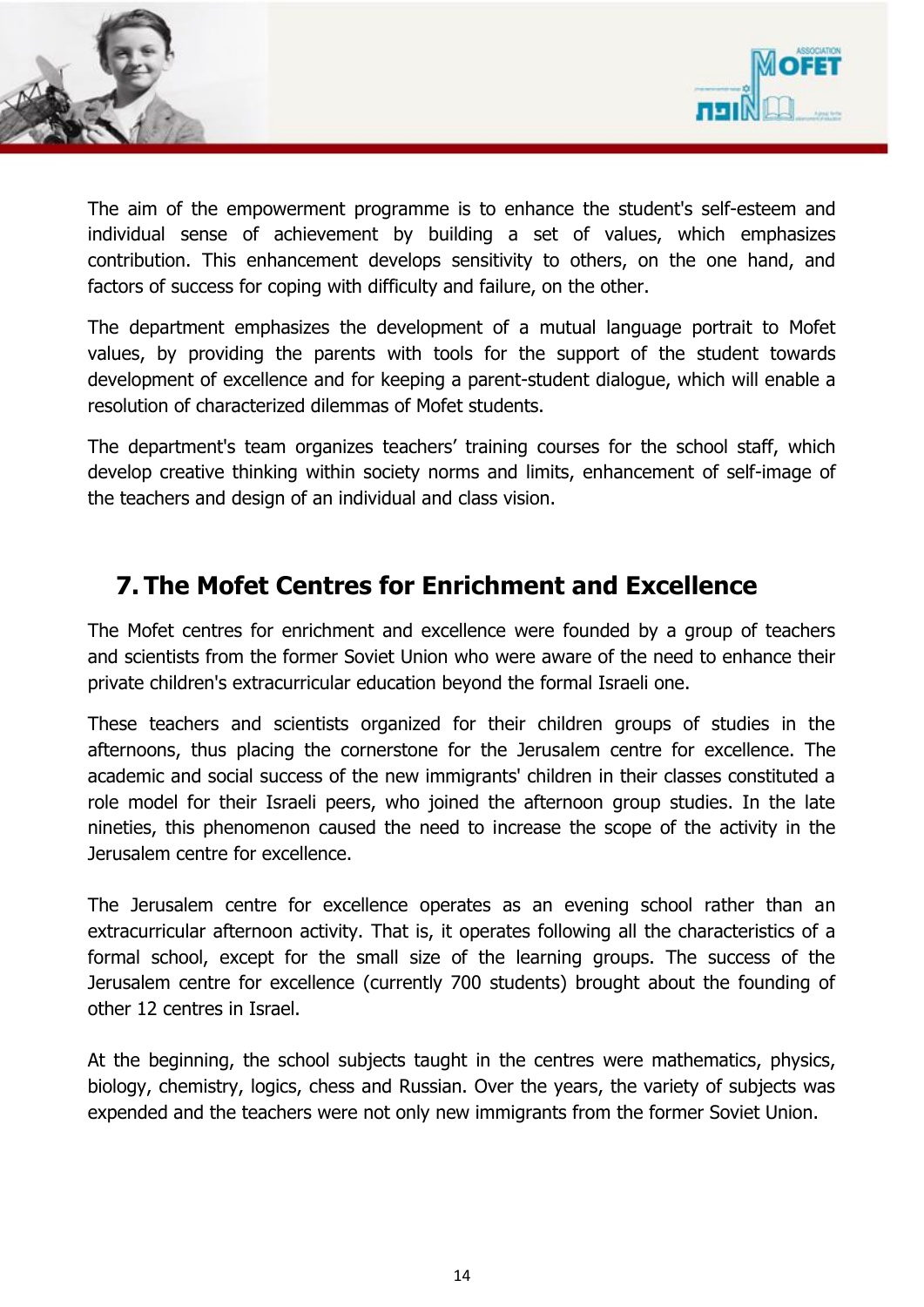



The teachers in the Mofet centres for enrichment and excellence are highly qualified and very experienced, thus providing its students with a high standard of study proficiency and motivation. The centres activities improve the students' independence and prepare them to cope with stressful situations in higher and academic education and future jobs.

## **8. The Process of Acceptance to the Mofet Classes**

The process of acceptance to a Mofet class, in the Junior High School educational system, is done in the course of the  $6<sup>th</sup>$  grade of elementary school. The process consists of a personal interview, the preparatory courses and the admission committee of the school staff.

The rationale for the preparatory courses is to assess a student-teacher mutual inspection of suitability to participate in the programme. Suitability from the point of view of an academic level and motivation, on the one hand, and measure up expectations of the students themselves with the numerous meanings of integration in a Mofet class. After the preparatory courses, the students are assessed for the extent of their motivation and their discipline, which are in the foundation of excellence. Mofet's belief is that motivation is the key for success and is a stimulus for the development of every child. Thus, due to motivation, even a weak student can reach significant achievements.

### **9. The Purpose of the Preparatory Courses**

The preparatory courses, in mathematics, physics and English, measure the extent of motivation of the students as well as their earnestness and capability to cope with challenges. Therefore, the preparatory courses enable the acceptance of students to a Mofet class, who show in the course of the process, a constant improvement. In addition, the preparatory courses simulate the learning environment of a real Mofet class, thus providing knowledge and learning skills on the one hand, and the opportunity to mingle with future peer students, on the other.

#### **9.1 Structure of preparatory course:**

As mentioned above, the three school subjects of the preparatory courses are mathematics (38 academic hours), physics (8 academic hours) and English (12 academic hours). The preparatory courses consist of frontal lessons and group work. The students are assessed several times during the courses to classify their progress. These assessments consist of an important component of the students' personal feedback for their acceptance.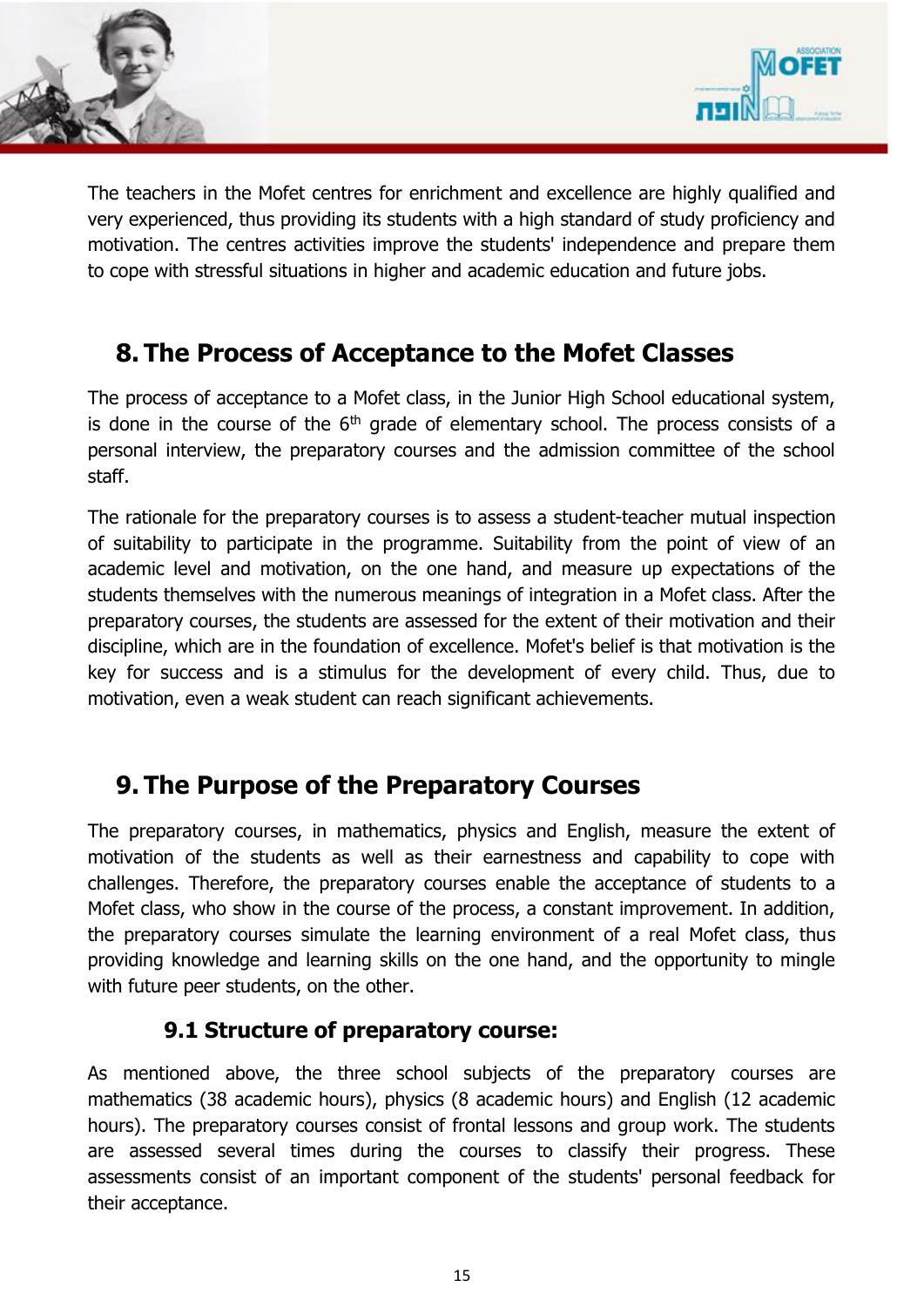



#### **9.2 The process of acceptance to the preparatory courses:**

- 1. Exposure to the essence of the Mofet classes which is done by a representative from Mofet. The exposure is done to the interested parents and students.
- 2. Interview of the interested students. The interview is conducted in the premises of the Junior High School which the student is meant to join, and is done by a representative from Mofet and the school's counsellor. The interview's purpose is to detect the highly motivated suitable students for the Mofet classes.
- 3. The preparatory courses in mathematics (38 academic hours), physics (8 academic hours) and English (12 academic hours) consist 58 academic hours. The preparatory courses are conveyed in two phases: the first in which there are 34 academic hours (mathematics 26 and physics 8 academic hours), and the second in which there are 24 academic hours (mathematics 12 and English 12 academic hours).
- 4. There is a symposium of the school's Pedagogical Council, after the first phase of the preparatory course, which includes the school's headmaster, the school's counsellor, the teachers who conveyed the preparatory courses and a representative from Mofet. The symposium is carried in order to identify and decide on the suitable students for the  $7<sup>th</sup>$  grade Mofet class. The identification is based on the student's academic and social achievements in the preparatory courses and the teacher's impression of each student.
- 5. The school's Pedagogical Council designates the selected students to the second phase of the preparatory courses. This phase's purpose is to prepare the students for the academic level and social requirements of a Mofet class.

## **10. Mofet in the Academic World**

The goals of the integration of Mofet students in universities is to implement their achievements, on the one hand, and to fulfill the importance of challenges Mofet places to its students, on the other. This is done by exposing Mofet students to the academic world and preparing them for it by twinning between High School and university, personal escorting and assistance to the student when integrating into academy and accumulating academic courses up to gaining a BA degree parallel to High School studies.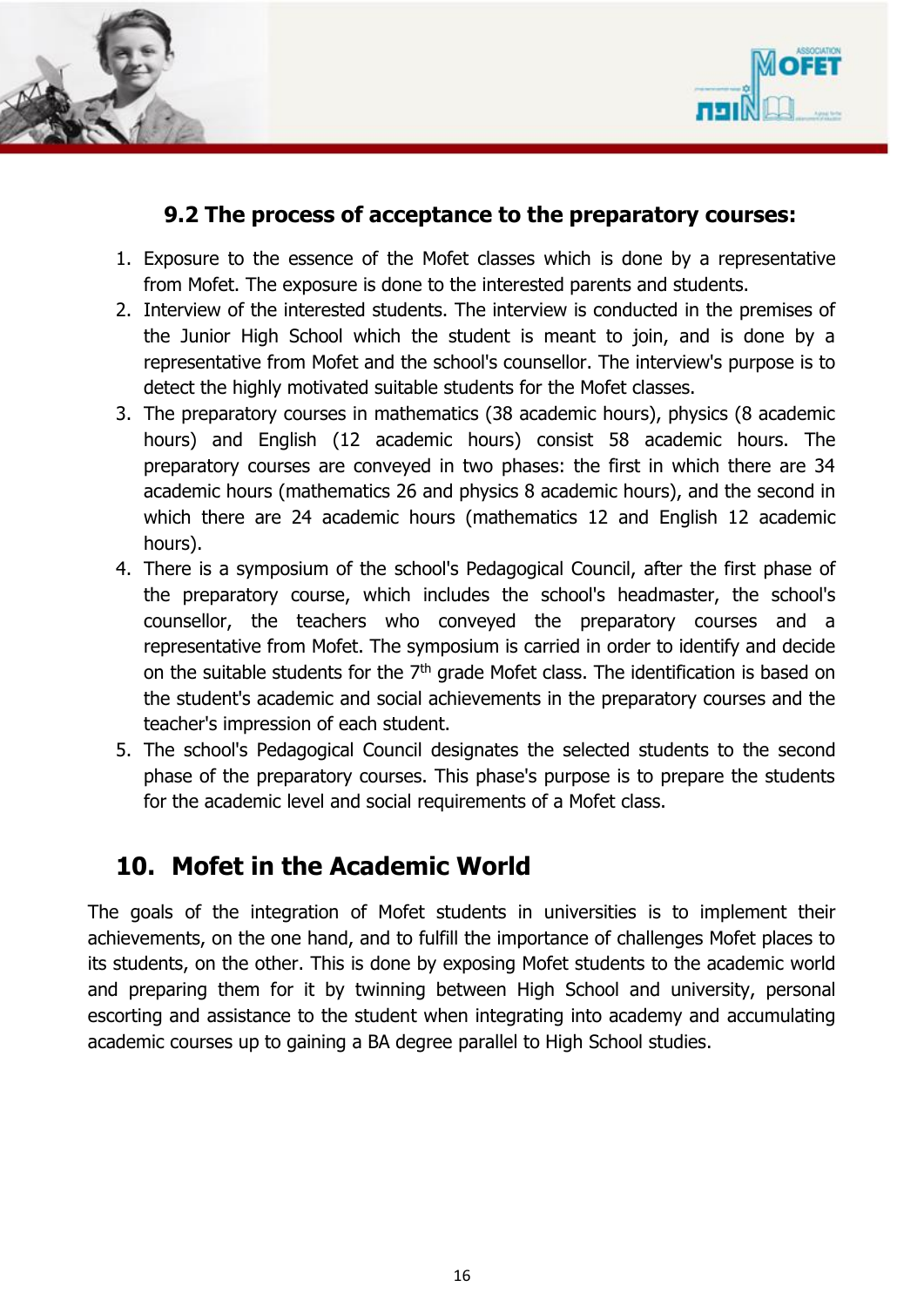







**Diagram 8: Academic fields' students' distribution**